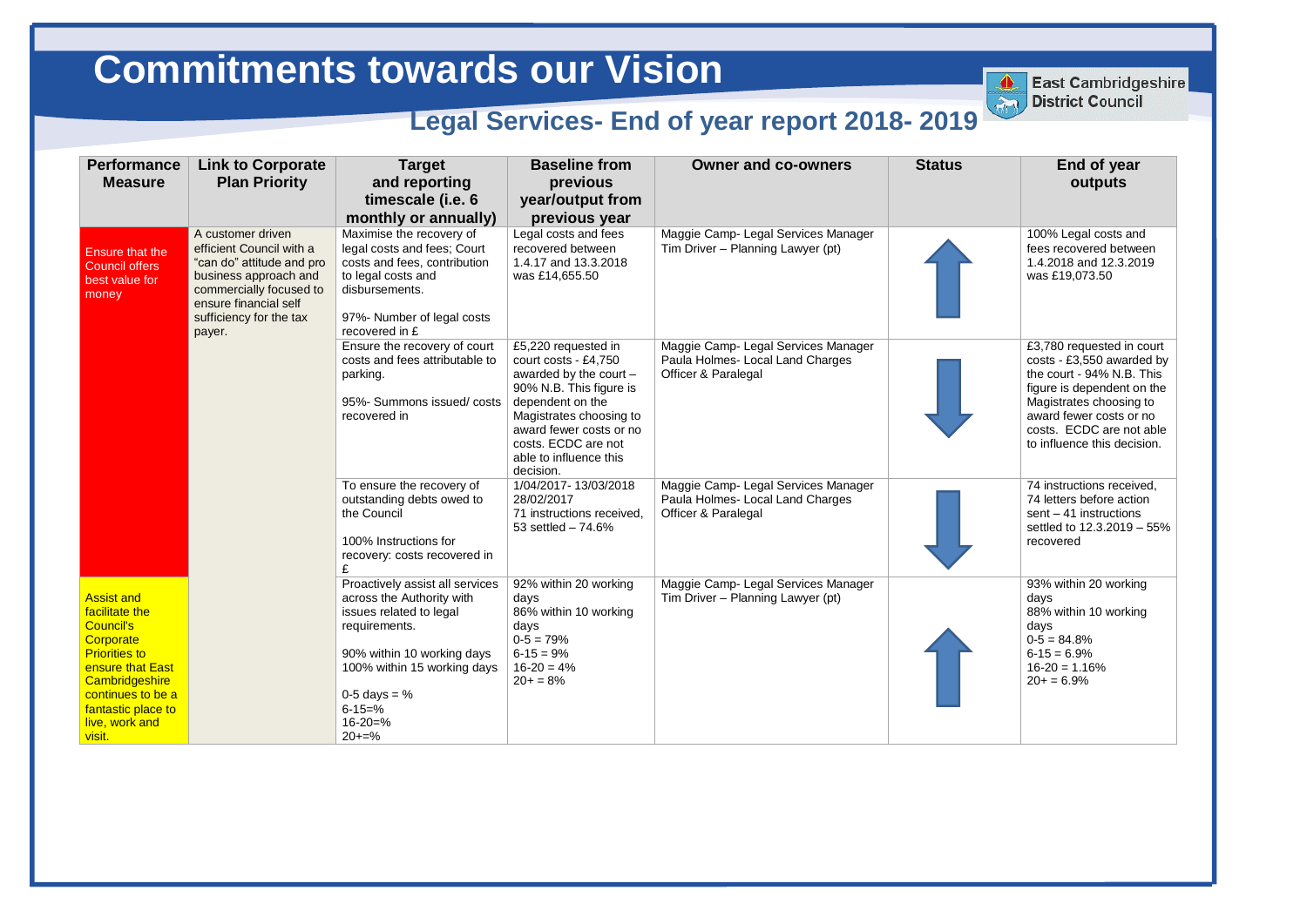| <b>Support the local</b><br>property market.                      |                                                                                                                                                                                              | Ensure continuous service<br>delivery for the Local Land<br><b>Charge Service</b><br>100% of Local Land<br>Charge searches<br>within 10 working<br>days;<br>95% within 5 working<br>days                                                                                                                                        | 100% of searches<br>responded to within 10<br>working days<br>98.6% of searches<br>responded to within 5<br>working days<br>Average days to respond<br>- 4 working days                            | Maggie Camp- Legal Services Manager<br>Paula Holmes- Local Land Charges<br>Officer & Paralegal<br>Victoria Higham - Information Officer  |  |
|-------------------------------------------------------------------|----------------------------------------------------------------------------------------------------------------------------------------------------------------------------------------------|---------------------------------------------------------------------------------------------------------------------------------------------------------------------------------------------------------------------------------------------------------------------------------------------------------------------------------|----------------------------------------------------------------------------------------------------------------------------------------------------------------------------------------------------|------------------------------------------------------------------------------------------------------------------------------------------|--|
| To provide a<br>comprehensive<br>and qualitative<br>legal service |                                                                                                                                                                                              | Provide legal support for<br>committees when necessary.<br>100% attendance at<br>committees where necessary                                                                                                                                                                                                                     | 100% supported                                                                                                                                                                                     | Maggie Camp- Legal Services Manager<br>Tim Driver - Planning Lawyer (pt)                                                                 |  |
|                                                                   |                                                                                                                                                                                              | Ensure car parking appeals<br>and enforcements comply<br>with the following timescales;<br>80% of appeals responded to<br>within 10 working days<br>100% within 20 working days                                                                                                                                                 | 97% of appeals<br>responded to within 10<br>working days.<br>100% within 20 working<br>days.                                                                                                       | Maggie Camp- Legal Services Manager<br>Paula Holmes - Local Land Charges<br>Officer & Paralegal                                          |  |
| To provide a<br>comprehensive<br>and qualitative<br>legal service | A customer driven<br>efficient Council with a<br>"can do" attitude and pro<br>business approach and<br>commercially focused to<br>ensure financial self<br>sufficiency for the tax<br>payer. | Ensure that the timescales<br>set out in the Transparency<br>Code are complied with and<br>manage information data on<br>the Council's website: Open<br>data, Disclosure log and<br><b>Officer Decisions</b><br>100% annually or quarterly<br>for datasets and as soon as<br>completed disclosure log and<br>officer decisions. | 100% annually or<br>quarterly for datasets<br>and as soon as<br>completed for disclosure<br>log and officer decisions.                                                                             | Maggie Camp- Legal Services Manager<br>Victoria Higham - Information Officer                                                             |  |
|                                                                   |                                                                                                                                                                                              | Deliver an effective, accurate<br>and transparent FOI/EIR<br>service.<br>100% of responses within 10<br>working days (unless the FOI<br>request involves further in-<br>depth research but the<br>service will ensure that the<br>customer is kept informed)                                                                    | 95% responses in 20<br>working days<br>67% responses in 10<br>working days<br>Requests: 495<br>Days to respond:<br>$0-5 = 53%$<br>$6 - 10 = 14%$<br>$11 - 15 = 14%$<br>$16-20 = 14%$<br>$20+ = 5%$ | Maggie Camp- Legal Services Manager<br>Victoria Higham - Information Officer<br>Paula Holmes - Local Land Charges<br>Officer & Paralegal |  |

| 97% of searches<br>responded to within 10<br>working days<br>73% of searches<br>responded to within 5<br>working days<br>Average days to respond<br>- 5 working days                                                         |
|------------------------------------------------------------------------------------------------------------------------------------------------------------------------------------------------------------------------------|
| 100% supported                                                                                                                                                                                                               |
| 212 Appeals received -<br>91% of appeals responded<br>to within 10 working days.<br>100% responded to within<br>20 working days.                                                                                             |
| 97% annually or quarterly<br>for datasets and as soon<br>as completed for<br>disclosure log and officer<br>decisions.<br>(*missing one dataset for<br>Asset Register, have<br>chased repeatedly)                             |
| 93% responses in 20<br>working days<br>69% responses in 10<br>working days<br>Requests: 526<br>Days to respond:<br>$0-5 = 57%$<br>$6 - 10 = 12%$<br>$11 - 15 = 6%$<br>$16 - 20 = 18%$<br>$20+ = 5%$<br>Clarification = $2\%$ |
|                                                                                                                                                                                                                              |